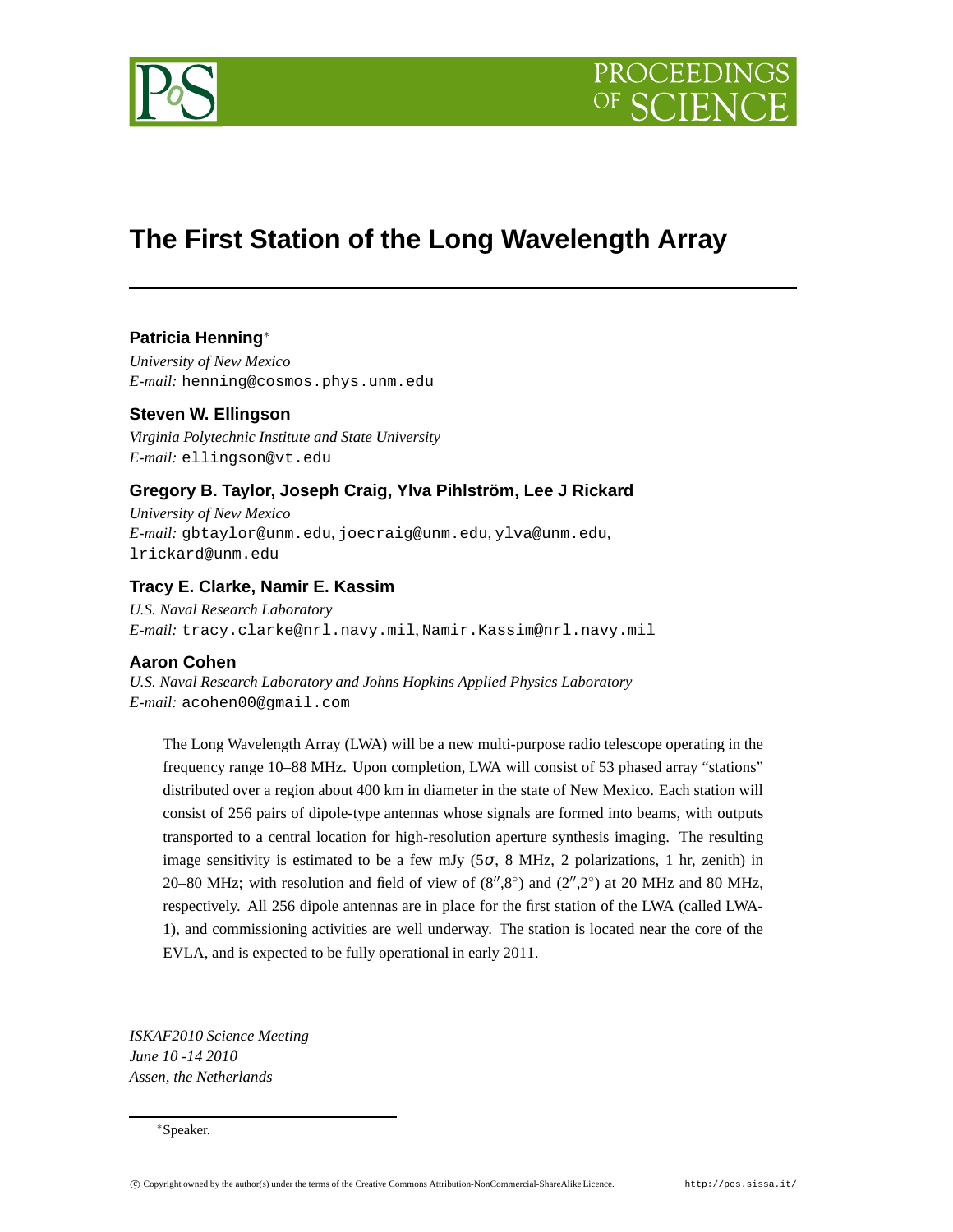#### **1. The Long Wavelength Array**

We are living in an era of resurgent interest in astronomy at long wavelengths, as witnessed by the development of new low frequency telescopes around the world, including LOFAR, MWA, PAPER, all discussed in this volume, and the LWA.

The LWA is designed for both long-wavelength astrophysics and ionospheric science. Science to be addressed by the LWA includes cosmic evolution, the acceleration of relativistic particles, physics of the interstellar and intergalactic media, solar science and space weather, and "discovery science"; that is, the search for previously unknown sources and phenomena [1]. Specific objectives for LWA are spelled out in [3].

Upon completion, LWA will consist of 53 electronically-steered phased array "stations," each consisting of 256 pairs of dipole-like antennas, operating with Galactic noise-limited sensitivity over the frequency range 20–80 MHz, with reduced sensitivity over 10–88 MHz. The stations will be distributed over the state of New Mexico, (Figure 1), with maximum baselines of up to 400 km, yielding resolution of 8<sup>"</sup> and 2<sup>"</sup> at 20 MHz and 80 MHz respectively. Beams formed by the stations will be transmitted to a central location and correlated to form images using aperture synthesis techniques. The full array is expected to reach mJy-class sensitivity. Stations will also be capable of operating as independent radio telescopes.

#### **2. LWA-1, the First Station of the LWA**

The first station of the LWA, called LWA-1, is being constructed near the core of the EVLA. Its 256 crossed dipole antennas (shown in Figure 2) were completed in November 2009. The elements are distributed in a ∼100-m aperture, producing beam FOV of 8deg and 2deg at 20 MHz and 80 MHz. Every element is digitized to allow independent pointings of beams, and all-sky snapshot imaging. Using 256 dual-polarization antennas results of spacings of 3 x Nyquist at 80 MHz. The pseudorandom distribution of the antennas mitigates against aliasing (Figure 3). The minimum separation between antennas of 5 m allows easy access for maintenance, and also reduces beam desensitization due to sky noise correlation [4]. Various ionospheric, solar, and especially Galactic science goals require the ability to observe towards declinations which appear low in the southern sky from New Mexico. To compensate for the elevation-plane widening of the beam for these observations, the station footprint has been made somewhat elliptical with a NS:EW axial ratio of 1.1.

#### **2.1 RF Signal Path, and System Status**

The signal from every antenna is processed by a dedicated direct-sampling receiver consisting of an analog receiver (ARX) and an analog-to-digital converter (A/D) which samples 196 million samples per second (MSPS). Beams are formed using a time-domain delay-and-sum architecture, which allows the entire 10–88 MHz passband associated with each antenna to be processed as single wideband data stream. Eventually beams from the stations will be correlated in a central location, but for individual stations it is also possible to record the beam data for later processing. To facilitate commissioning activities, diagnostics, and certain types of science observations requiring all-sky field-of-view (FOV), the station electronics will also have the capability to coherently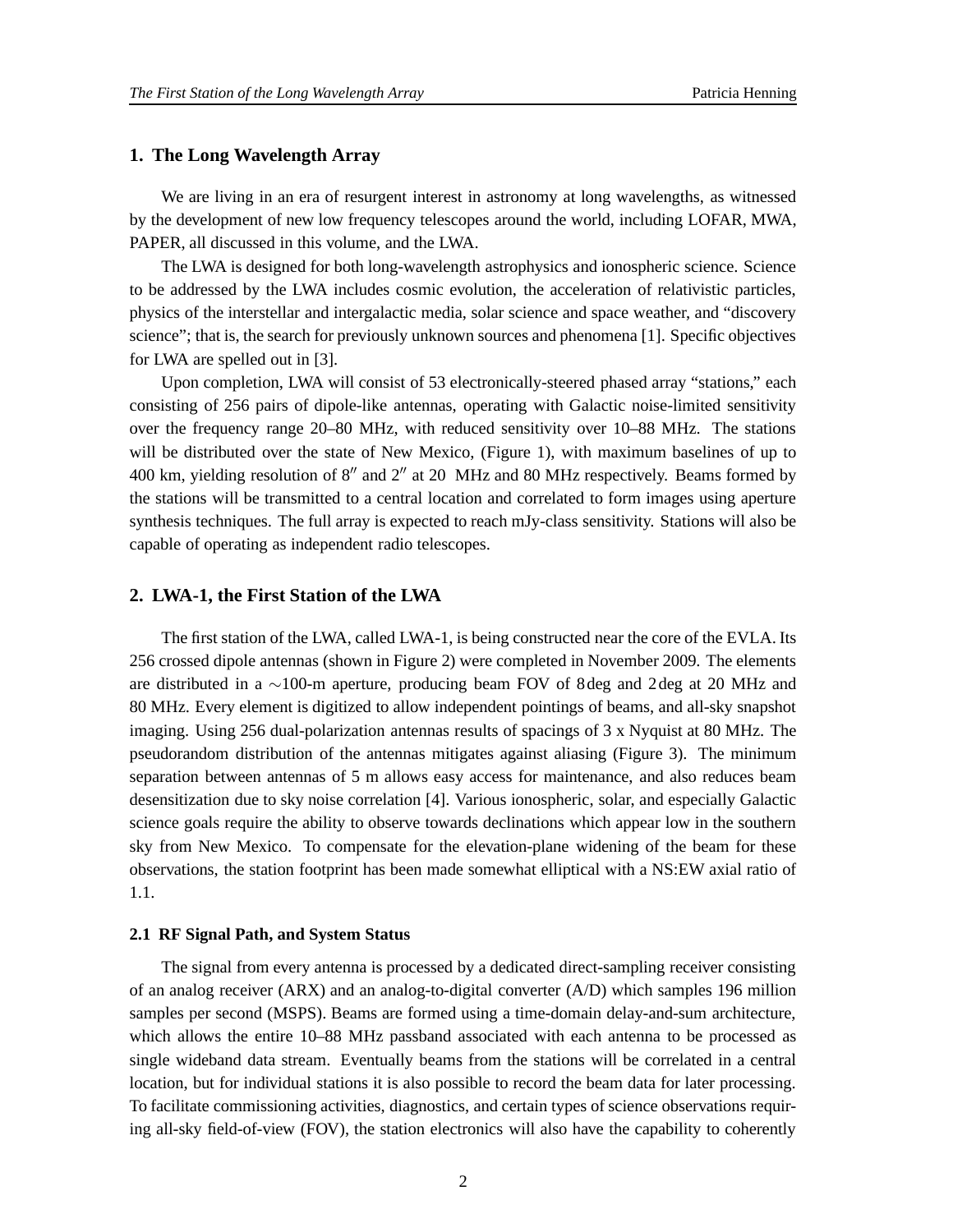

**Figure 1:** Planned LWA station locations across the state of New Mexico. The "Y" of the EVLA is shown in blue.

capture and record the output of all A/Ds, where each A/D corresponds to one antenna. This will occur in two modes: the "transient buffer – wideband" (TBW) allows the raw output of the A/Ds to be collected continuously, but only for  $\sim 100$  ms at a time. The "transient buffer – narrowband" (TBN), in contrast, allows a single tuning of  $\sim$  100 kHz bandwidth to be recorded indefinitely.

To accommodate the various uncertainties in the RFI environment, we have developed an ARX which can be electronically reconfigured between three modes: A full-bandwidth (10-88 MHz) uniform-gain mode, a full-bandwidth dual-gain mode in which frequencies below about 40 MHz can be attenuated using a "shelf filter," and a 28–54 MHz mode, which serves as a last line of defense in the case where RFI above and/or below this range is persistently linearity-limiting. A sample spectrum, showing the strong RFI at the top and bottom ends of the spectrum, is shown in Figure 4. The noise is dominated by that from the sky, as can be seen by comparison of the sky signal with that of a terminated load.

The installation of the dipole antennas for LWA-1 is complete. At the time of writing (July 2010), cabling is on track for completion in August 2010. The system is currently operating with an interim 16-antenna analog beamformer, using the Eight-meter-wavelength Transient Array (ETA)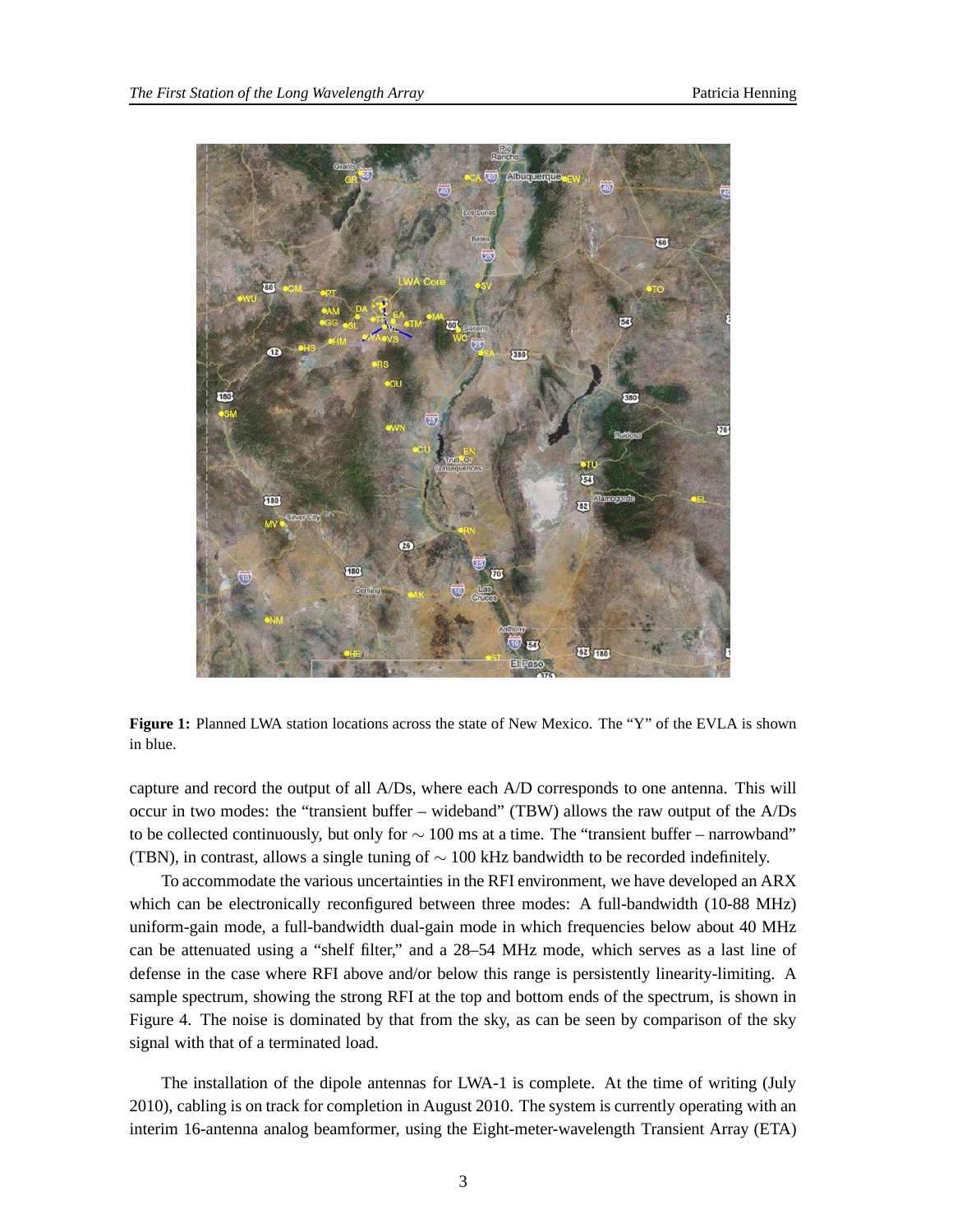

**Figure 2:** The first station of the LWA, as seen from the EVLA antenna assembly building. The equipment shelter is seen to the left.

"S60" digital receiver, and data capture system. In Figure 5 we plot the total power received for a single dipole and for 7 dipoles summed together over the course of three days. Some discrepant values are the result of thunderstorm activity on the afternoon of April 15.

## **2.2 LWA-1 Sensitivity**

At low frequencies, Galactic noise can be a significant or dominant contribution to the total noise. This, combined with mutual coupling between antennas, makes it difficult to predict the sensitivity of these instruments. Ellingson (2010)[6] describes a system model and procedure for estimating the system equivalent flux density (SEFD) – a useful and meaningful metric of the sensitivity of a radio telescope – that accounts for these issues. The method is applied to LWA-1, and it is shown that the correlation of Galactic noise between antennas significantly desensitizes the array for beam pointings that are not close to the zenith. It is also shown that considerable improvement is possible using beamforming coefficients that are designed to optimize signal-tonoise ratio under these conditions (see Figure 6). The receiver noise is about 250 K, but has little influence on the SEFDs which range between 3,000 and 100,000 Jy over the frequency and elevation range plotted.

#### **2.3 Radio Frequency Interference and Deep Integrations**

Radio Frequency Interference (RFI) is always an issue when working at low frequencies. We have sought to minimize internally-generated RFI by use of careful shielding of the station electronics. For externally-generated RFI we have chosen modes and gain settings based on a detailed study of RFI at the EVLA, combined with a study of A/D capabilities, leading to the conclusion that an A/D of about 200 MSPS with 8-bit sampling was probably sufficient when combined with an ARX having the capabilities described above. We currently favor a sampling rate  $F_s = 196$  MSPS,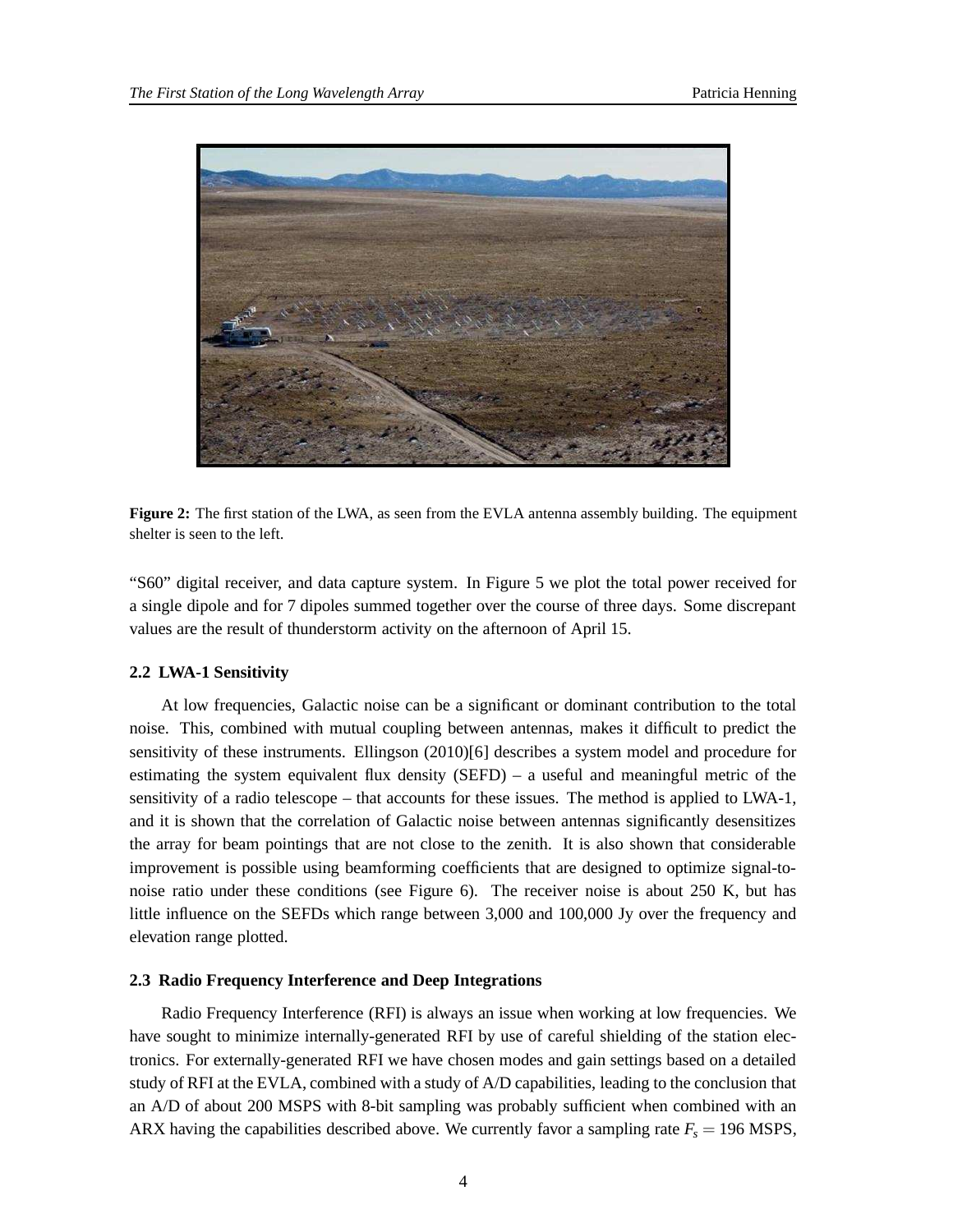

**Figure 3:** Diagram of antenna locations and cabling in LWA-1. The circle indicates antennas which participated in early tests.

as this results in the highly desirable situation that the 88-108 MHz FM broadcast band aliases onto itself, which greatly reduces anti-alias filtering requirements.

During construction of the first station, the RFI situation has actually improved with the conversion from analog to digital television (Fig. 7). At the time of the conversion in July 2009, all of the television stations in New Mexico elected to relocate their digital transmissions to frequencies above the LWA band.

Strong RFI can cause a host of problems including compression in the receivers, and aliasing. Dealing with strong RFI requires the appropriate design choices, especially in the analog receiver, as described previously. Weak RFI can be just as damaging if it masks the faint cosmic signals that one is searching for. While station electronics are still being completed, deep integrations with a portion of the array show that the noise behaves radiometrically beyond an hour of data collecting (Fig. 8). These results were obtained at night, with 3 MHz bandwidth, centered near 74 MHz. About 20% of the frequency band was excised due to the presence of low-level RFI in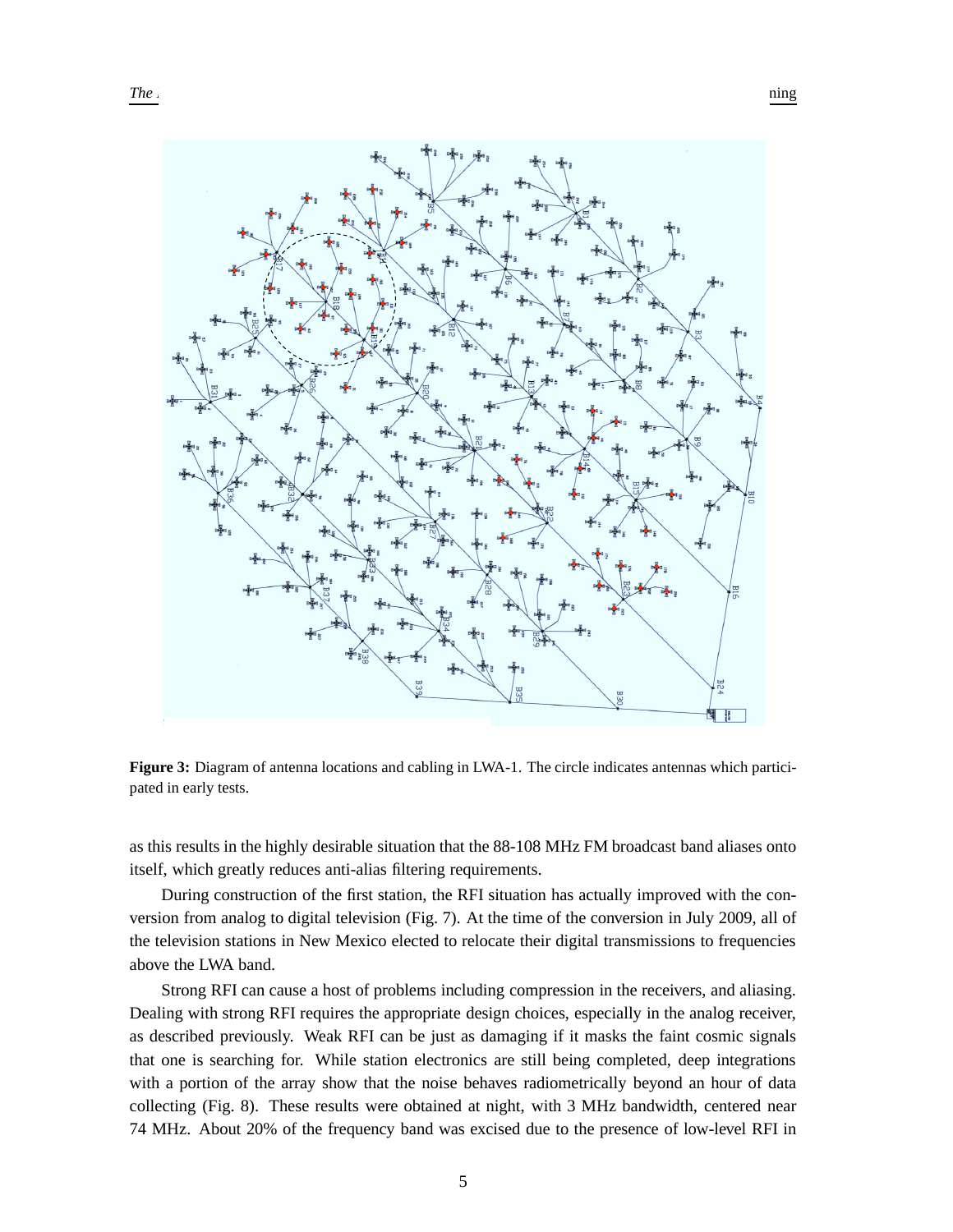

**Figure 4:** A spectrum from the summed 7-element beamformer after 10 seconds of integration with a spectral resolution of 6 kHz. The receiver noise temperature is about 250 K and roughly constant across the LWA frequency range (black line). The signal from the sky is shown in blue. The turnover in the sky signal near 33 MHz is a result of the decreasing efficiency of the LWA dipoles.



**Figure 5:** Plot showing total power for a single dipole (thin black line), integrating for 2 seconds every 5 minutes and for the sum of 7 dipoles (crosses) integrating in a similar fashion on three consecutive days. The discrepant high points are most likely due to thunderstorm activity. The frequency employed was 72.25 MHz with a 3 MHz bandwidth.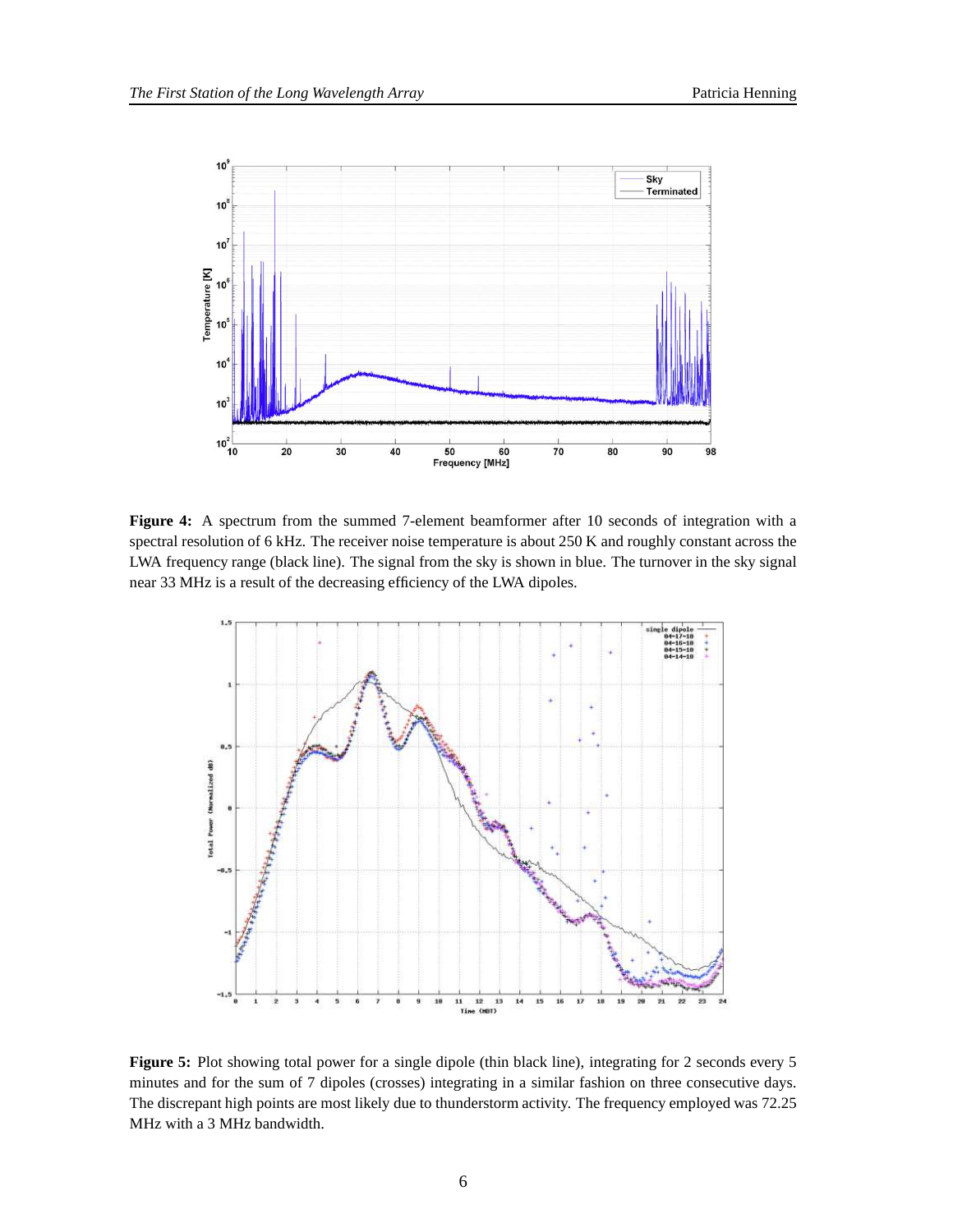

**Figure 6:** Calculated SEFD of LWA-1 as a function of degrees away from the zenith. For each frequency, the upper (dotted) curve is the result for simple beamforming, and the lower (solid) curve is the result for optimal beamforming. From [6].

this test. Deep integrations have paused while the array is being finished, so the duration of the deepest integrations may well be longer that the hour+ limit indicated by current tests. This is indeed promising for the prospects of deep imaging.

#### **2.4 Digital Signal Processing**

The signal from every antenna is processed by a dedicated direct-sampling receiver consisting of an analog receiver (ARX) and an analog-to-digital converter (A/D) as described in §2.1. Beams are formed using a time-domain delay-and-sum architecture, which allows the entire 10–88 MHz passband associated with each antenna to be processed as single wideband data stream. Delays are implemented in two stages: A coarse delay is implemented using a first-in first-out (FIFO) buffer operating on the A/D output samples, followed by a finite impulse response (FIR) filter, which is also used to introduce corrections for polarization and other frequency-dependent effects. The raw linear polarizations are transformed into calibrated standard orthogonal circular polarizations, and The signals are then added to the signals from other antennas processed similarly. Four dualpolarization beams of bandwidth 78 MHz, each capable of fully-independent pointing over the visible sky, will be constructed in this fashion.

The beams will be available for various "backends" implemented at the station level, such as data recorders, wideband spectrometers, and pulsar machines. For interferometric imaging, two "tunings" will be extracted from any frequency in the 78 MHz-wide passband, having bandwidth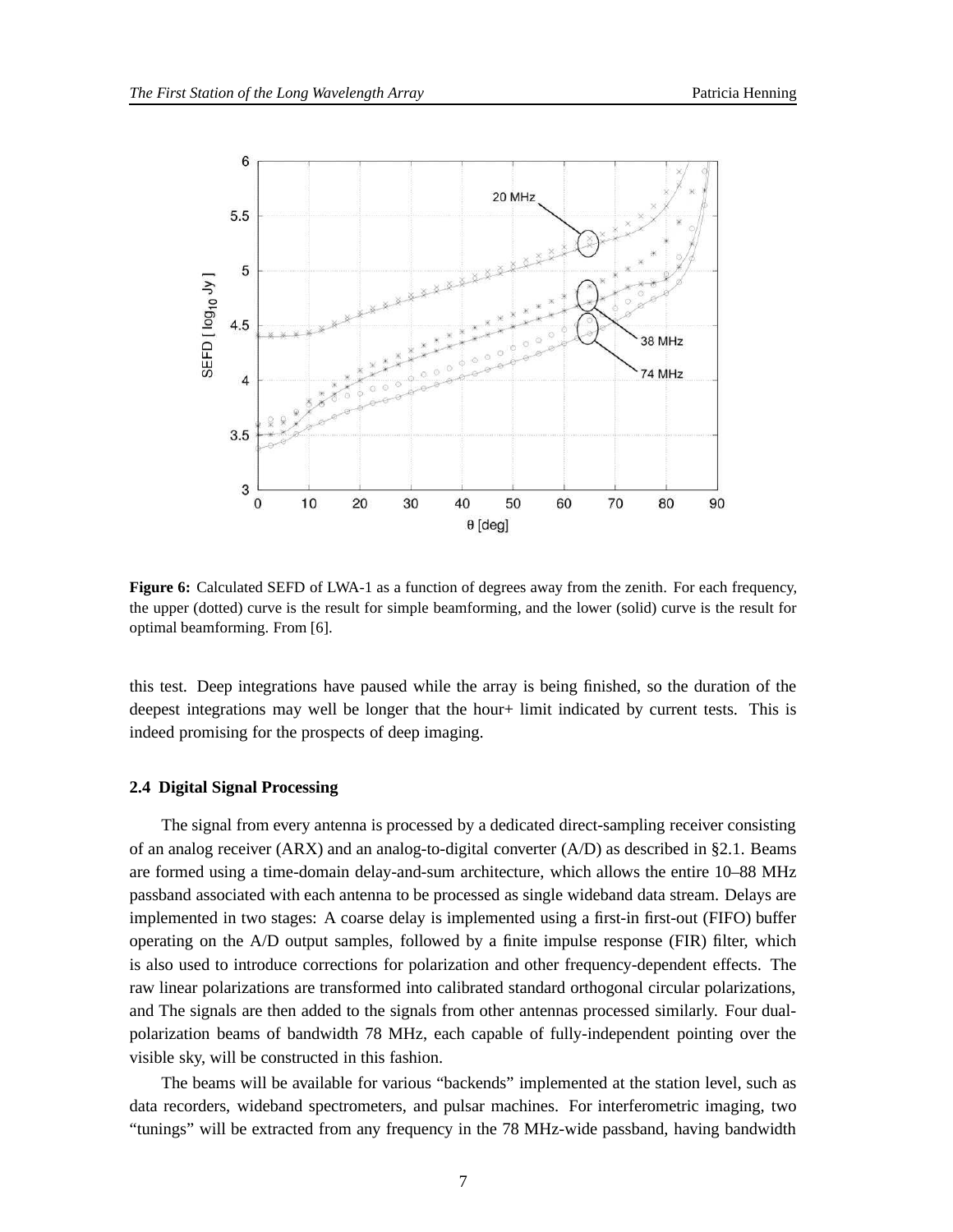

**Figure 7:** RFI environment at LWA-1. The left panels show an indicative spectrum and waterfall plot before the switch to digital TV. The right panels show data taken after the strong analog TV stations have vacated the spectrum. The spectrum is Galactic noise dominated. The diurnal variations seen in the waterfall plots are predominantly due to the culmination of the Galactic Center, and day-night variation of HF noise.

selectable between 400 kHz and 20 MHz divided into 4096 spectral channels. This is the output to the LWA correlator.

#### **2.5 Prototype All Sky Imager**

The Prototype All Sky Imager (PASI) will consist of a software correlator, and a near real time imager, both operating on an IBM cluster already purchased for these tasks. The PASI will be a "back-end" instrument designed specifically for the first station of the LWA. Together, this equipment will allow us to image 75% of the sky every 24 hours, with an instantaneous fieldof-view of over  $120° \times 120°$ . This will provide unparalleled resolution and sensitivity all-sky imaging in a largely unexplored frequency band. Expected sources to be imaged include the Sun, planets, flaring stars, active galaxies, quasars, magnetars, black holes, and gamma-ray bursts. The discovery of entirely new classes of objects are possible and will be followed up by observations with the LWA and other ground (e.g., EVLA) and space-based (e.g., Chandra) facilities.

## **3. Timeline and Future Plans**

Currently the first LWA station is using analog beamformers and the ETA "S60" digital receiver to commission the station. During summer 2010 this system will be increased to make use of up to 32 antennas. At the same time, the first digital processing board will be installed with the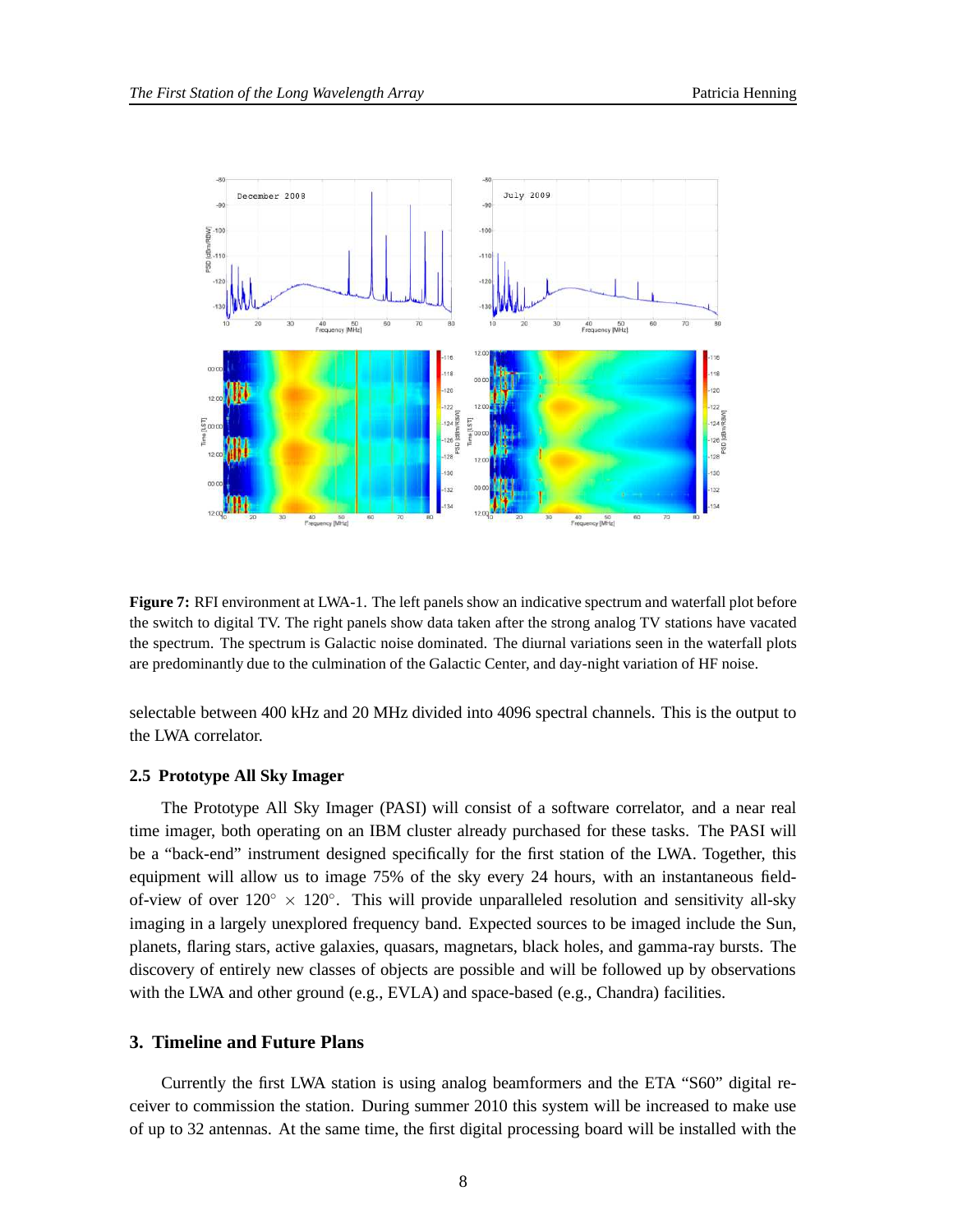

**Figure 8:** Deep integration noise behavior. The noise continues to drop as  $1/\sqrt{t}$  for integrations as long as an hour. These drift scan data were taken at night, with 2.45 MHz bandpass (lower panel), centered at 72.25 MHz. About 2600 channels are shown. Data were corrected for diurnal total power variation. (The step at about 100 sec is possibly due to HVAC turning on.) Total integration times where noise continues to drop radiometrically have exceeded an hour, beyond the time indicated here.